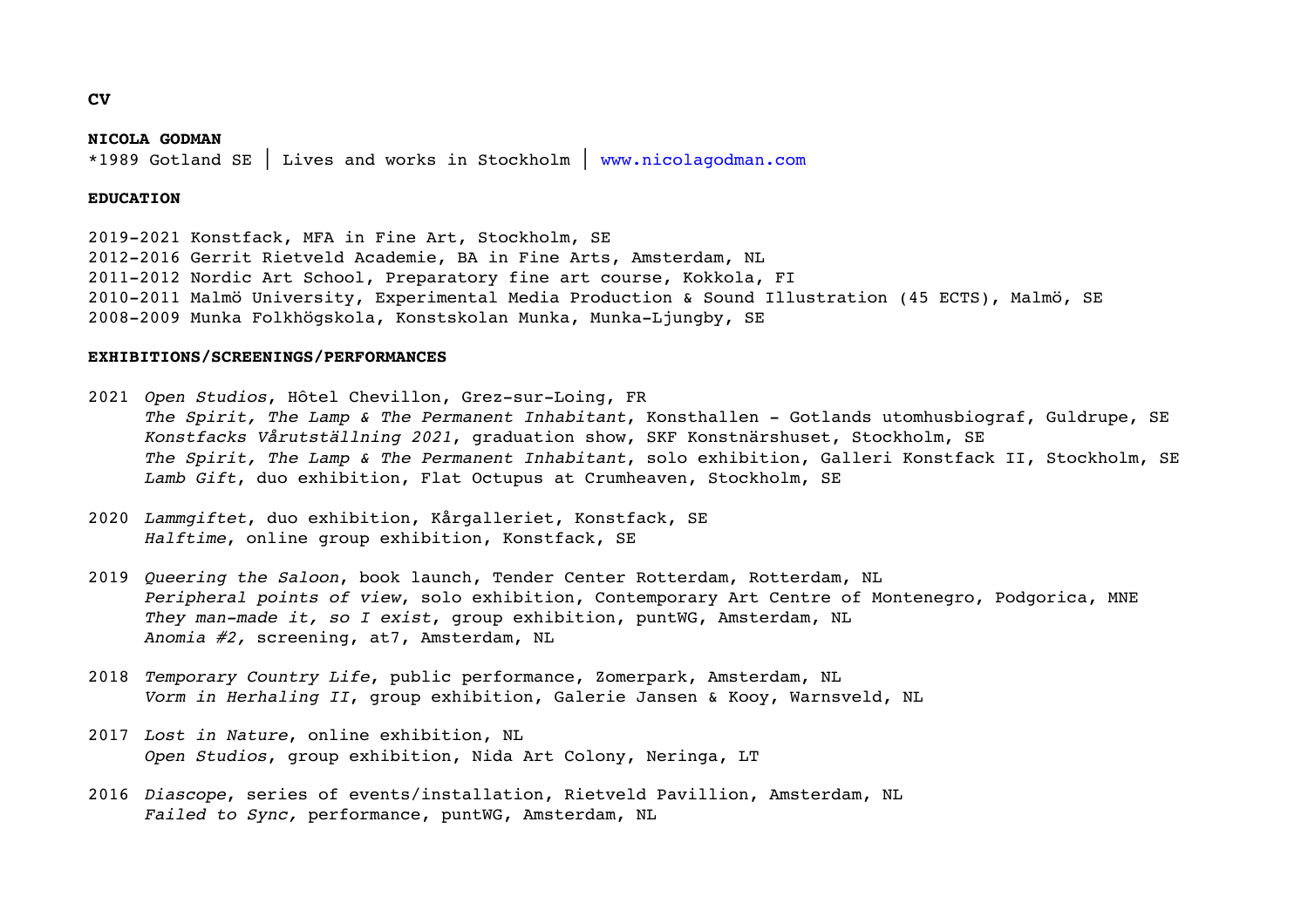*Marres Tourist Office*, group exhibition, Marres House for Contemporary Culture, Maastricht, NL *Gerrit Rietveld Academie Graduation Show 2016*, group exhibition, Gerrit Rietveld Academie, Amsterdam, NL *The Syncopated Dialectics of Words and Things*, group exhibition, Rietveld Pavillion, Amsterdam, NL

- 2015 *See, but not Seen*, group exhibition, Pannrummet, Stockholm, SE & Rietveld Pavillion, Amsterdam, NL *BackYart*, group exhibition, Beelden Route Witte de Withstraat, Amsterdam, NL *Rietveld in DordtYart*, group exhibition, DordtYart, Dordrecht, NL *Rietveld Uncut*, group exhibition, De Brakke Grond, Amsterdam, NL
- 2014 *Constant Companion*, group exhibition, Oude Kerk, Amsterdam *Mission : Commission HFBK Edition*, solo exhibition, Hochschule für Bildende Künste Hamburg, DE *But Wait! There's More*, group exhibition, Gerrit Rietveld Academie (Vetterstraat 66), NL
- 2013 *Sweet Dreams*, group exhibition, De Vishal, Haarlem, NL *Rietveld International Fine Arts Bar*, open day exhibition, Gerrit Rietveld Academie, Amsterdam, NL
- 2012 *Art Slaves*, group exhibition, Tobaksmagasinet, Jakobstad, FI *Featherweight Portable Museum* (travelling group exhibition), Catalyst Gallery - Belfast, GB, Galleri Rajatila - Tampere, B-Galleria - Turku, Oksasenkatu 11 - Helsinki, FI

## **GRANTS & RESIDENCIES (selected)**

2021 International exchange & travel grant, The Swedish Art Grants Committee, SE 2021-2022 Lingvägsstipendiet, studio grant, Primula, Farsta, SE 2021 Hôtel Chevillon, artist in residency, Grez-sur-Loing, FR 2020 Konstfack Scholarship (Beata Brummers Stiftelse), stipend, SE 2020 Film Gotland, project development grant, SE 2020 Konstfack Scholarship (shared with Josefin Gäfvert), stipend, SE 2019 Stiftelsen Mjölkdroppen, stipend, SE 2018 Gemeente Amsterdam Zuid, project grant, NL 2017 Nida Art Colony, artist in residency, Neringa, LT 2016 Hugo och Josefina Karlströms minnesfond, stipend, SE 2015 DordtYart, artist in residency, Dordrecht, NL

## **PUBLICATIONS**

2019 *Temporary Country Life*, self-published 2019 *Peripheral Points of View*, Contemporary Art Centre of Montenegro